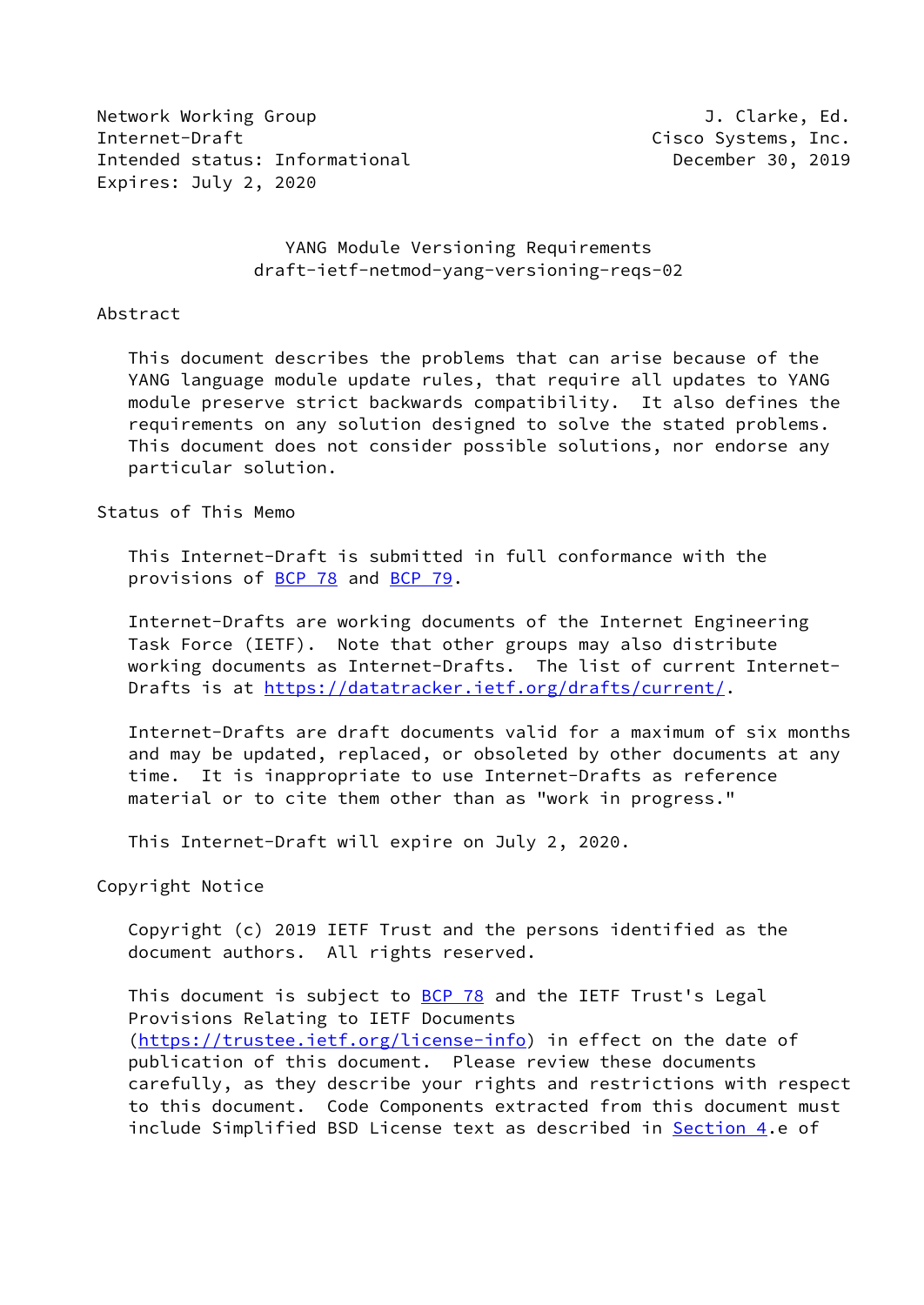Clarke Expires July 2, 2020 [Page 1]

<span id="page-1-1"></span>

| Internet-Draft |  |  | YANG Versioning Requirements | December 2019 |  |
|----------------|--|--|------------------------------|---------------|--|
|----------------|--|--|------------------------------|---------------|--|

 the Trust Legal Provisions and are provided without warranty as described in the Simplified BSD License.

# Table of Contents

|                  |                                                         | $\sqrt{2}$     |
|------------------|---------------------------------------------------------|----------------|
| 2.               |                                                         | $\overline{2}$ |
| <u>2.1</u> .     | Striving for model perfection                           | $\overline{3}$ |
| 2.2.             | Some YANG Modules Are Not Backwards-Compatible          | $\overline{3}$ |
| 2.3.             | Non-Backwards-Compatible Errors                         | $\overline{4}$ |
| 2.4.             | No way to easily decide whether a change is Backwards-  |                |
|                  |                                                         | $\overline{4}$ |
| 2.5.             | No good way to specify which module revision to import. | 5              |
| 2.6.             | Early Warning about Removal                             | 6              |
|                  | $2.7.$ Clear Indication of Node Support                 | 6              |
| $\overline{3}$ . | Terminology and Conventions                             | $\overline{1}$ |
| $\overline{4}$ . |                                                         | $\overline{1}$ |
| 5.               | Requirements of a YANG Versioning Solution $\ldots$     | 9              |
| 6.               |                                                         | 11             |
| $\overline{1}$ . |                                                         | 11             |
| 8.               |                                                         | 11             |
| 9.               |                                                         | 12             |
|                  |                                                         | 12             |
| 10.1.            |                                                         | 12             |
| 10.2.            | Informative References                                  | <u> 12</u>     |
|                  |                                                         | 12             |
|                  |                                                         |                |

### <span id="page-1-0"></span>[1](#page-1-0). Introduction

 This requirements document initially considers some of the existing YANG module update rules, then describes the problems that arise due to those rules embracing strict backwards compatibility, and finally defines requirements on any solution that may be designed to solve these problems by providing an alternative YANG versioning strategy.

### <span id="page-1-2"></span>[2](#page-1-2). Background

The YANG data modeling language [\[RFC7950](https://datatracker.ietf.org/doc/pdf/rfc7950)] specifies strict rules for updating YANG modules (see section 11 "Updating a Module"). Citing a few of the relevant rules:

 1. "As experience is gained with a module, it may be desirable to revise that module. However, changes to published modules are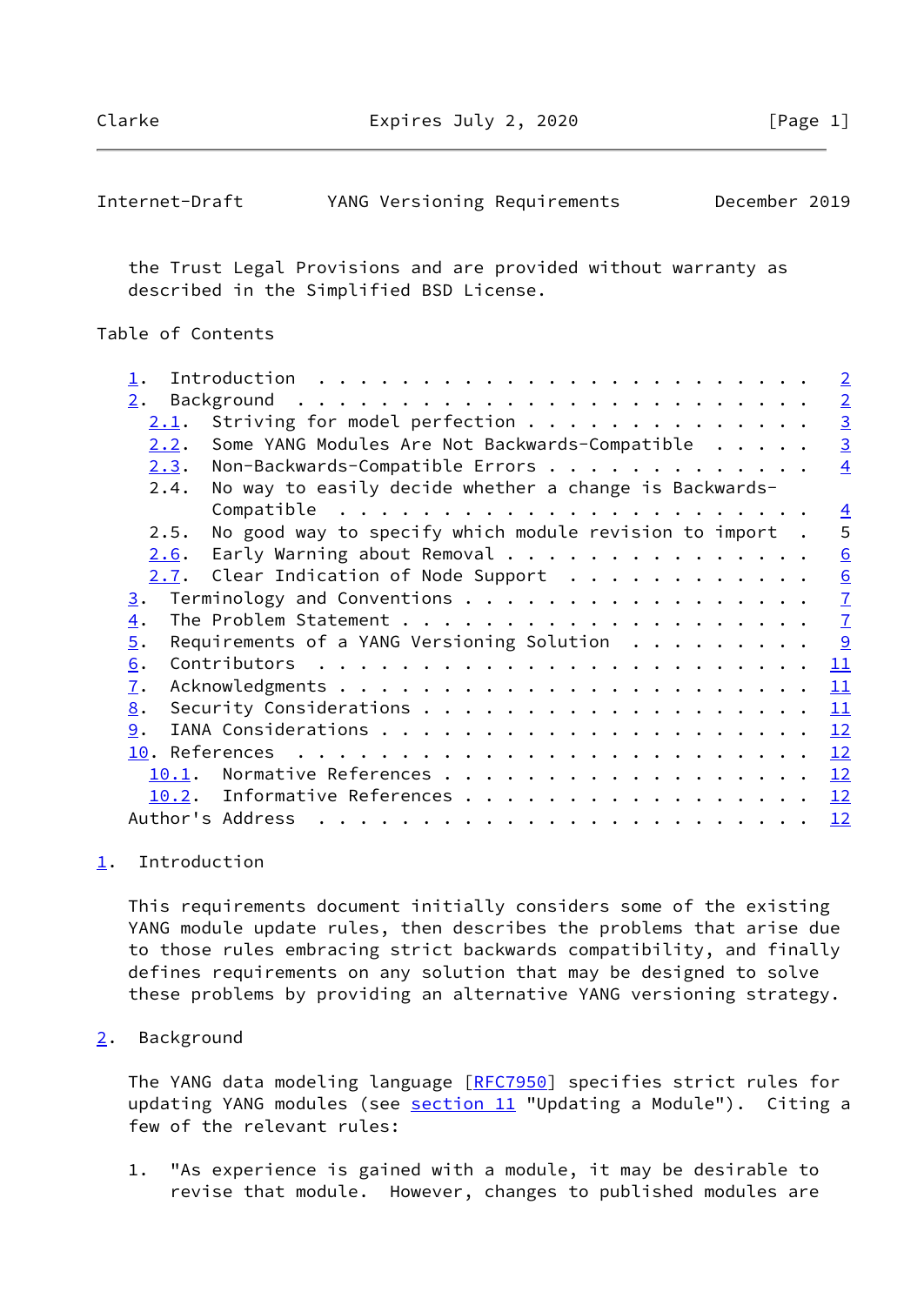not allowed if they have any potential to cause interoperability problems between a client using an original specification and a server using an updated specification."

Clarke Expires July 2, 2020 [Page 2]

<span id="page-2-1"></span>Internet-Draft YANG Versioning Requirements December 2019

- 2. "Note that definitions contained in a module are available to be imported by any other module and are referenced in "import" statements via the module name. Thus, a module name MUST NOT be changed. Furthermore, the "namespace" statement MUST NOT be changed, since all XML elements are qualified by the namespace."
- 3. "Otherwise, if the semantics of any previous definition are changed (i.e., if a non-editorial change is made to any definition other than those specifically allowed above), then this MUST be achieved by a new definition with a new identifier."
- 4. "deprecated indicates an obsolete definition, but it permits new/ continued implementation in order to foster interoperability with older/existing implementations."

 The rules described above, along with other similar rules, causes various problems, as described in the following sections:

<span id="page-2-0"></span>[2.1](#page-2-0). Striving for model perfection

 The points made above lead to the logical conclusion that the standardized YANG modules have to be perfect on day one (at least the structure and meaning), which in turn might explain why IETF YANG modules take so long to standardize. Shooting for perfection is obviously a noble goal, but if the perfect standard comes too late, it doesn't help the industry.

<span id="page-2-2"></span>[2.2](#page-2-2). Some YANG Modules Are Not Backwards-Compatible

 As we learn from our mistakes, we're going to face more and more non backwards-compatible YANG modules. An example is the YANG data model for L3VPN service delivery [[RFC8049\]](https://datatracker.ietf.org/doc/pdf/rfc8049), which, based on implementation experience, has been updated in a non-backwards-compatible way by [\[RFC8299](https://datatracker.ietf.org/doc/pdf/rfc8299)].

While Standards Development Organization (SDO) YANG modules are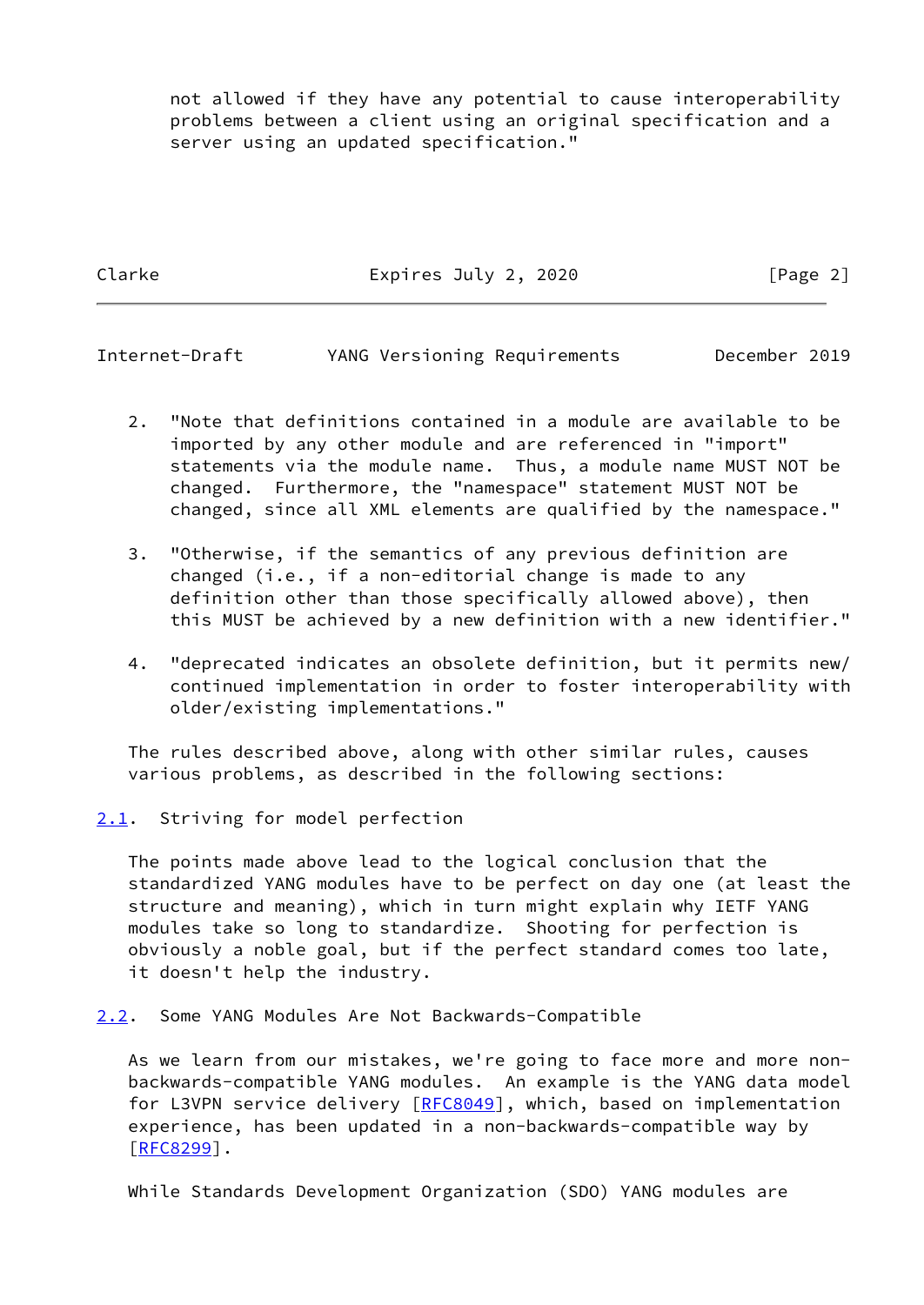obviously better for the industry, we must recognize that many YANG modules are actually generated YANG modules (for example, from internal databases), which is sometimes the case for vendor modules [\[RFC8199](https://datatracker.ietf.org/doc/pdf/rfc8199)]. From time to time, the new YANG modules are not backwards-compatible.

 Old module parts that are no longer needed, no longer supported, or are not used by consumers need to be removed from modules. It is often hard to decide which parts are no longer needed/used; still the need and practice of removing old parts exist. While it is rare in standard modules it is more common in vendor YANG modules where the usage of modules is more controlled.

Clarke Expires July 2, 2020 [Page 3]

<span id="page-3-1"></span>Internet-Draft YANG Versioning Requirements December 2019

The problems described in **Section 2.7** may also result in incompatible changes.

 In such cases, it would be better to indicate how backwards compatible a given YANG module actually is.

 As modules are sometimes updated in an incompatible way the current assumption that once a YANG module is defined all further revisions can be freely used as they are compatible is not valid.

### <span id="page-3-0"></span>[2.3](#page-3-0). Non-Backwards-Compatible Errors

 Sometimes small errors force us to make non-backwards-compatible updates. As an example imagine that we have a string with a complex pattern (e.g., an IP address). Let's assume the initial pattern incorrectly allows IP addresses to start with 355. In the next version this is corrected to disallow addresses starting with 355. Formally this is a non-backwards-compatible change as the value space of the string is decreased. In reality an IP address and the implementation behind it was never capable of handling an address starting with 355. So practically this is a backwards-compatible change, just like a correction of the description statement. Current YANG rules are ambiguous as to whether non-backwards-compatible bug fixes are allowed without also requiring a module name change.

<span id="page-3-2"></span>[2.4](#page-3-2). No way to easily decide whether a change is Backwards-Compatible

 A management system, SDN controller, or any other user of a module should be capable of easily determining the compatibility between two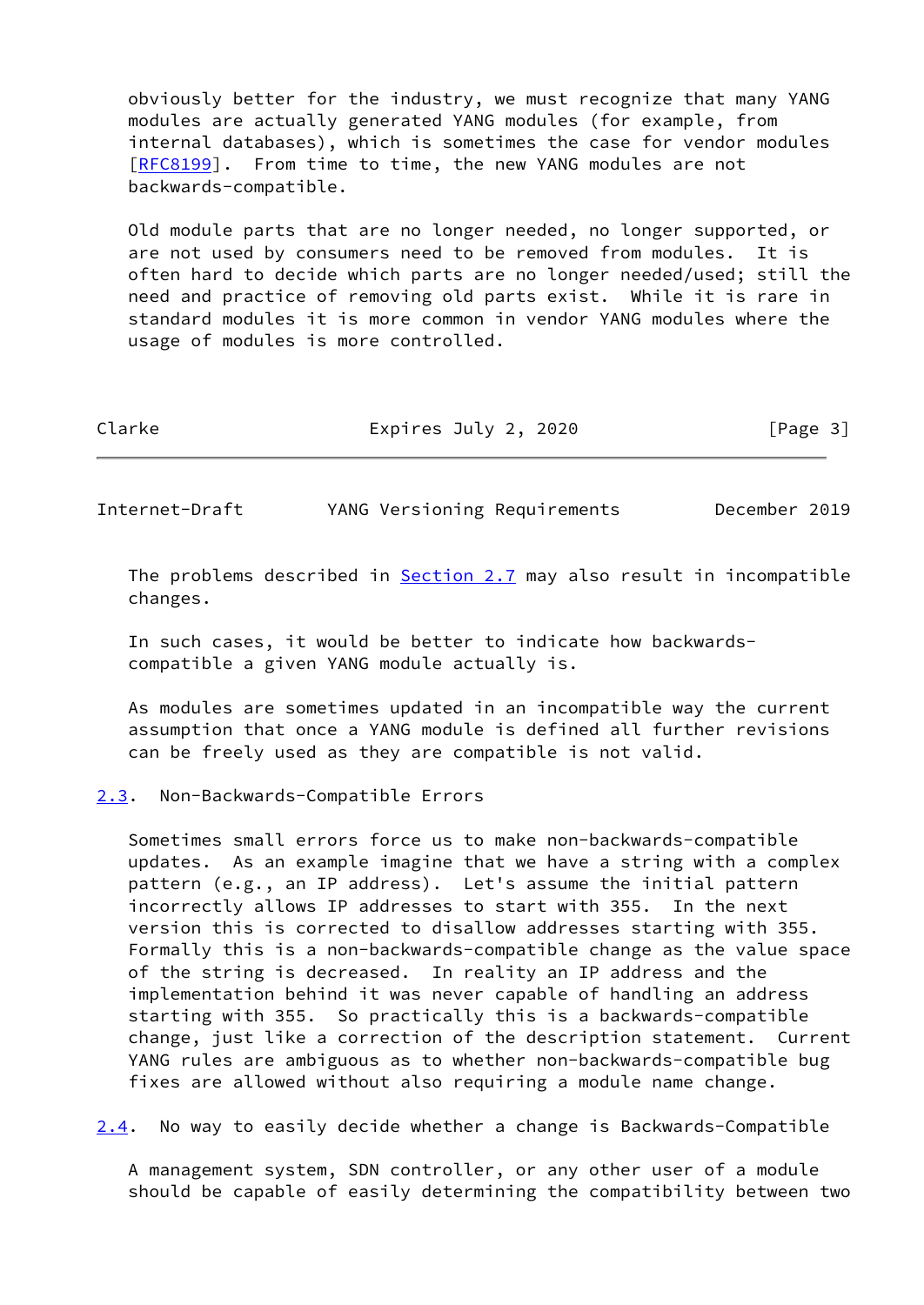module versions. Higher level logic for a network function, something that cannot be implemented in a purely model driven way, is always dependent on a specific version of the module. If the client finds that the module has been updated on the network node, it has to decide if it tries to handle it as it handled the previous version of the model or if it just stops, to avoid problems. To make this decision the client needs to know if the module was updated in a backwards-compatible way or not.

This is not possible to decide today because of the following:

 o It is sometimes necessary to change the semantic behavior of a data node, action or rpc while the YANG definition does not change (with the possible exception of the description statement). In such a case it is impossible to determine whether the change is backwards-compatible just by looking at the YANG statements. It's only the human model designer who can decide.

Clarke Expires July 2, 2020 [Page 4]

Internet-Draft YANG Versioning Requirements December 2019

- o Problems with the deprecated and obsolete status statement, [Section 2.7](#page-6-0)
- o YANG module authors might decide to violate YANG 1.1 update rules for some of the reasons above.

 Finding status changes or violations of update rules need a line-by line comparison of the old and new modules is a tedious task.

<span id="page-4-0"></span>[2.5](#page-4-0). No good way to specify which module revision to import

 If a module (MOD-A) is imported by another one (MOD-B) the importer may specify which revision must be imported. Even if MOD-A is updated in a backwards-compatible way not all revisions will be suitable, e.g., a new MOD-B might need the newest MOD-A. However, both specifying or omitting the revision date for import leads to problems.

If the import by revision-date is specified

 o If corrections are made to MOD-A these would not have any effect as the import's revision date would still point to the un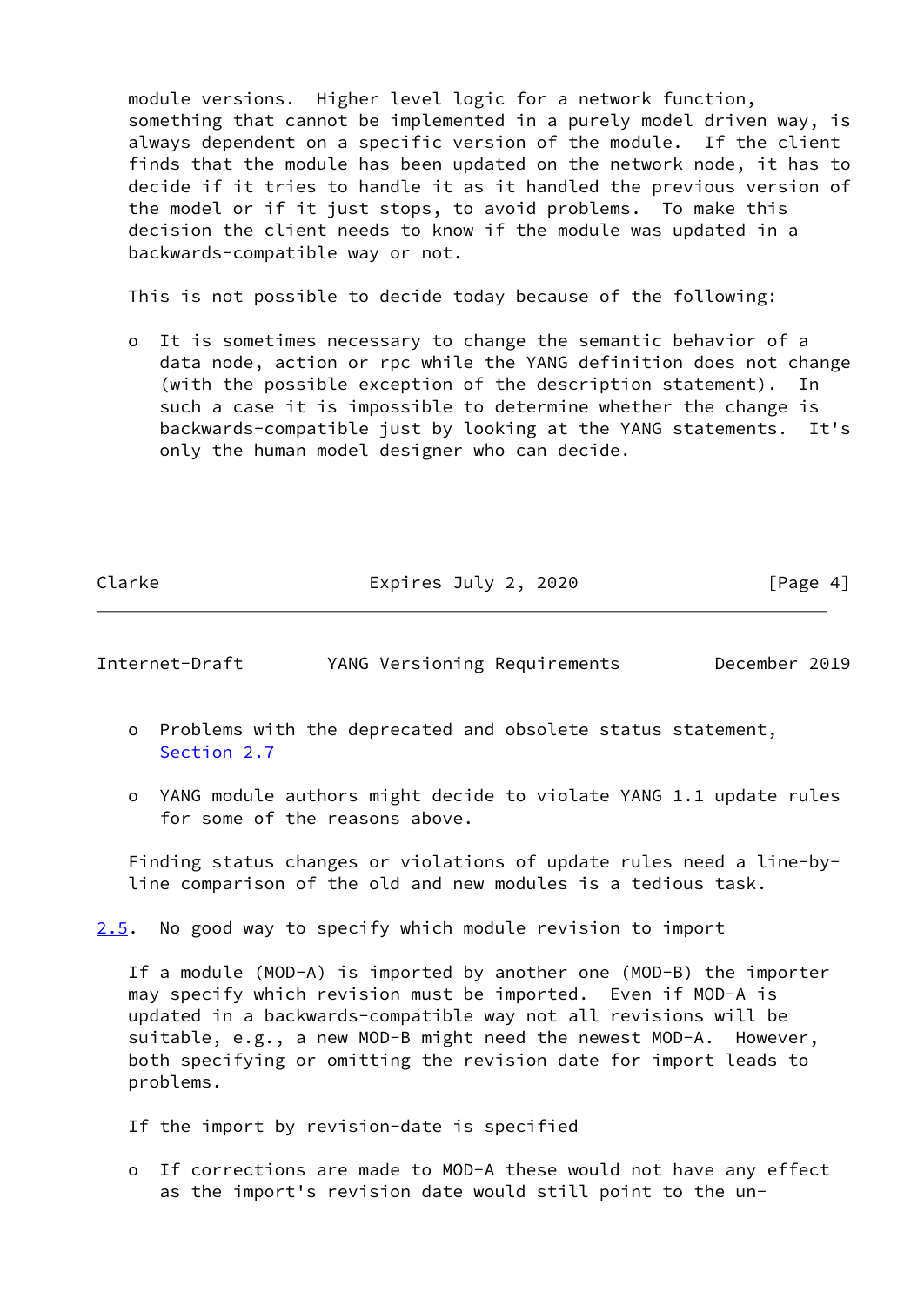corrected earlier YANG module revision.

- o If MOD-A is updated in a backwards-compatible way because another importer (MOD-C) needs some functionality, the new MOD-A could be used by MOD-B, but specifying the exact import revision-date prevents this. This will force the implementers to import two different revisions of MOD-A, forcing them to maintain old MOD-A revisions unnecessarily.
- o If multiple modules import different revisions of MOD-A the human user will need to understand the subtle differences between the different revisions. Small differences would easily lead to operator mistakes as the operator will rarely check the documentation.
- o Tooling/SW is often not prepared to handle multiple revisions of the same YANG module.
- If the import revision-date is not specified
- o any revision of MOD-A may be used including unsuitable ones. Older revisions may be lacking functionality MOD-B needs. Newer MOD-A revisions may obsolete definitions used by MOD-B in which case these must not be used by MOD-B anymore.

| Clarke | Expires July 2, 2020 | [Page 5] |
|--------|----------------------|----------|
|        |                      |          |

<span id="page-5-1"></span>Internet-Draft YANG Versioning Requirements December 2019

- o As it is not specified which revisions of MOD-A are suitable for MOD-B. The problem has to be solved on a case by case basis studying all the details of MOD-A and MOD-B which is considerable work.
- <span id="page-5-0"></span>[2.6](#page-5-0). Early Warning about Removal

 If a schema part is considered old/bad we need to be able to give advance warning that it will be removed. As this is an advance warning the part must still be present and usable in the current revision; however, it will be removed in one of the next revisions. The deprecated statement cannot be reliably used for this purpose both because deprecated nodes may not be implemented and also there is no mandate that text be provided explaining the deprecation.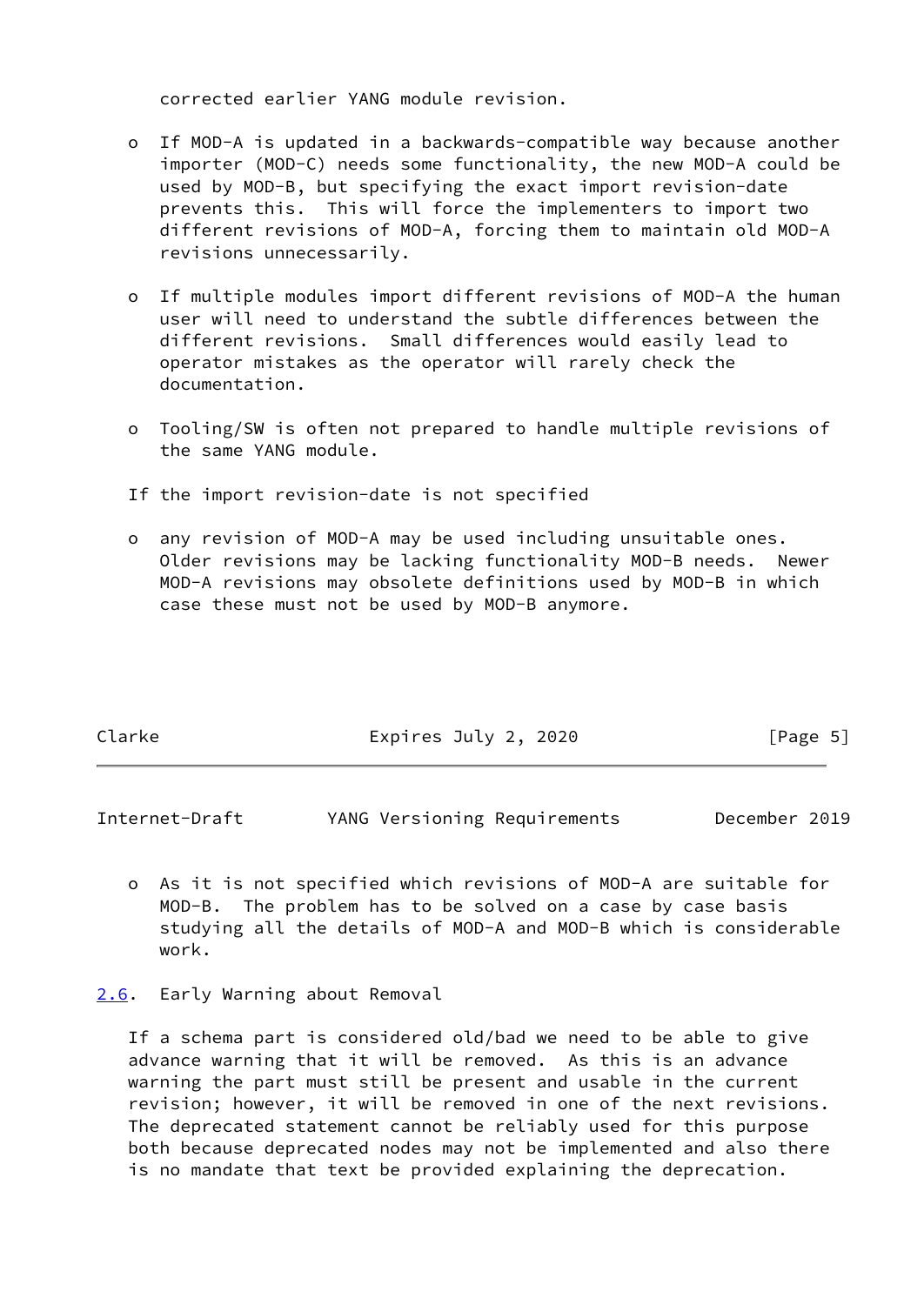We need the advance warning to allow users of the module time to plan/execute migration away from the deprecated functionality. Deprecation should be accompanied by information whether the functionality will just disappear or that there is an alternative, possibly more advanced solution that should be used.

 Vendors use such warnings often, but the NMDA related redesign of IETF modules is also an example where it would be useful for IETF. As another example, see the usage of deprecated in the Java programming language.

<span id="page-6-0"></span>[2.7](#page-6-0). Clear Indication of Node Support

The current definition of deprecated and obsolete in [\[RFC7950](https://datatracker.ietf.org/doc/pdf/rfc7950)] (as quoted below) is problematic and should be corrected.

- o "deprecated" indicates an obsolete definition, but it permits new/ continued implementation in order to foster interoperability with older/existing implementations.
- o "obsolete" means that the definition is obsolete and SHOULD NOT be implemented and/or can be removed from implementations.

 YANG is considered an interface contract between the server and the client. The current definitions of deprecated and obsolete mean that a schema node that is either deprecated or obsolete may or may not be implemented. The client has no way to find out which is the case except for by trying to write or read data at the leaf in question. This probing would need to be done for each separate data-node, which is not a trivial thing to do. This "may or may not" is unacceptable in a contract. In effect, this works as if there would be an if feature statement on each deprecated schema node where the server

<span id="page-6-2"></span>

| Clarke         | Expires July 2, 2020         |               |
|----------------|------------------------------|---------------|
| Internet-Draft | YANG Versioning Requirements | December 2019 |

 does not advertise whether the feature is supported or not. Why is it not advertised?

<span id="page-6-1"></span>[3](#page-6-1). Terminology and Conventions

 The key words "MUST", "MUST NOT", "REQUIRED", "SHALL", "SHALL NOT", "SHOULD", "SHOULD NOT", "RECOMMENDED", "MAY", and "OPTIONAL" in this document are to be interpreted as described in [\[RFC2119](https://datatracker.ietf.org/doc/pdf/rfc2119)].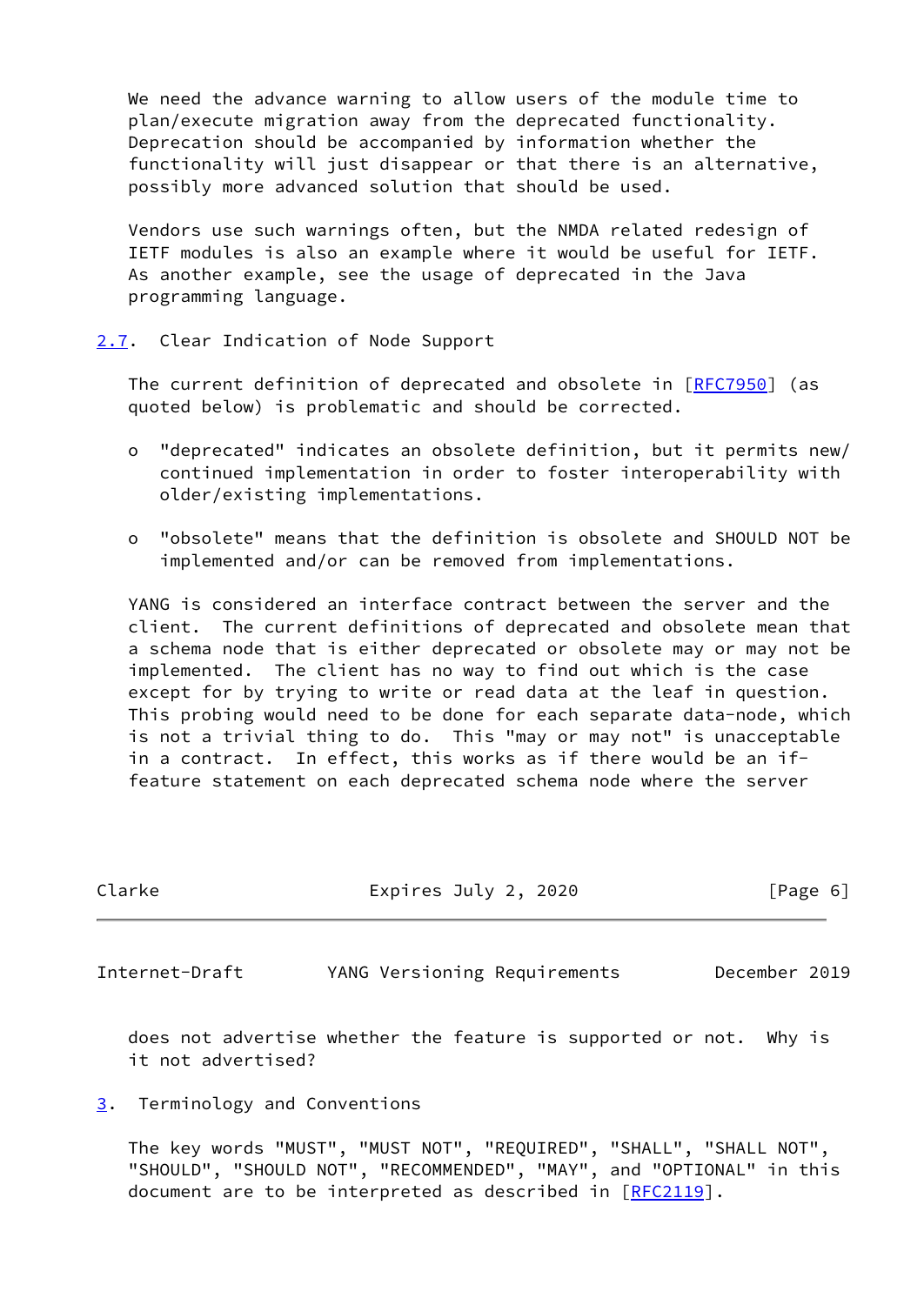In addition, this document uses the following terminology:

- o YANG module revision: An instance of a YANG module, with no implied ordering or backwards compatibility between different revisions of the same module."
- o YANG module version: A YANG module revision, but also with an implied partial ordering relationship between other versions of the same module. Each module version must be uniquely identifiable.
- o Non-backwards-compatible (NBC): In the context of this document, the term 'non-backwards-compatible' refers to a change or set of changes between two YANG module revisions that do not adhere to the list of allowable changes specified in Section 11 "Updating a Module" of [[RFC7950](https://datatracker.ietf.org/doc/pdf/rfc7950)], with the following additional clarification:
	- \* Any addition of, or change to, a "status" statement that allows a server to remove support for a schema node is considered a non-backwards-compatible change
- <span id="page-7-0"></span>[4](#page-7-0). The Problem Statement

 Considering the issues described in the background, the problem definition can be summarized as follows.

 Development of data models for a large collection of communication protocols and system components is difficult and typically only manageable with an iterative development process. Agile development approaches advocate evolutionary development, early delivery, and continual improvement. They are designed to support rapid and flexible response to change. Agile development has been found to be very successful in a world where the objects being modeled undergo constant changes.

 The current module versioning scheme relies on the fundamental idea that a definition, once published, never changes its semantics. As a consequence, if a new definition is needed with different non backwards-compatible semantics, then a new definition must be created

| Clarke | Expires July 2, 2020 | [Page 7] |
|--------|----------------------|----------|
|--------|----------------------|----------|

Internet-Draft YANG Versioning Requirements December 2019

to replace the old definition. The advantage of this versioning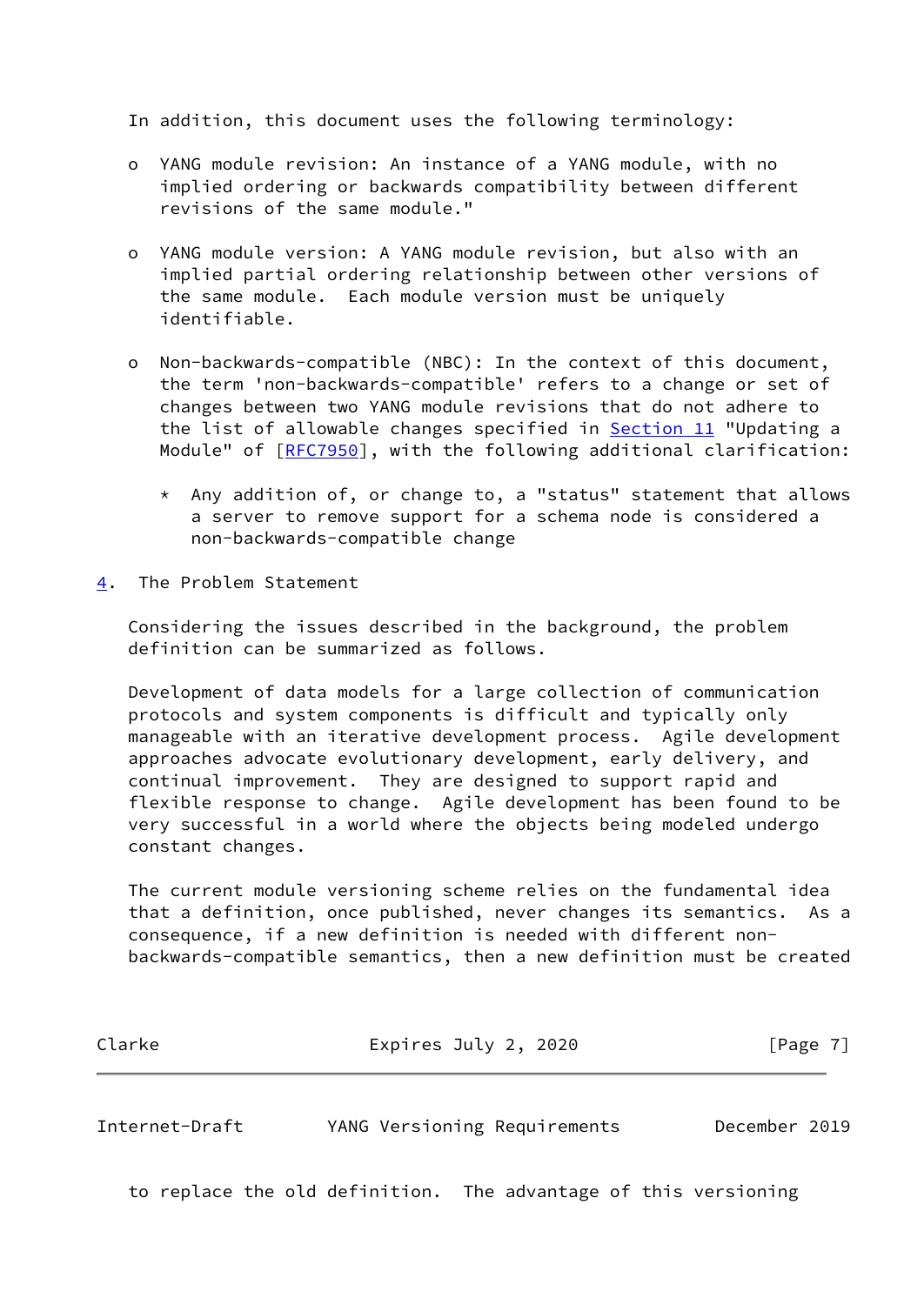scheme is that a definition identified by a module name and a path has fixed semantics that never change. (The details are a bit more nuanced but we simplify things here a bit in order to get the problems worked out clearly.)

 There are two main disadvantages of the current YANG versioning scheme:

- o Any non-backwards-compatible change of a definition requires either a new module name or a new path. This has been found costly to support in implementations, in particular on the client side.
- o Since non-backwards-compatible changes require either a new module name or a new path, such changes will impact other modules that import definitions. In fact, with the current module versioning scheme other modules have to opt-in in order to use the new version. This essentially leads to a ripple effect where a non backwards-compatible change of a core module causes updates on a potentially large number of dependent modules.

 Other problems experienced with the current YANG versioning scheme are the following:

- o YANG has a mechanism to mark definitions deprecated but it leaves it open whether implementations are expected to implement deprecated definitions and there is no way (other than trial and error) for a client to find out whether deprecated definitions are supported by a given implementation.
- o YANG does not have a robust mechanism to document which data definitions have changed and to provide guidance how implementations should deal with the change. While it is possible to have this described in general description statements, having these details embedded in general description statements does not make this information accessible to tools.
- o YANG data models often do not exist in isolation and they interact with other software systems or data models that often do allow (controlled) non-backwards-compatible changes. In some cases, YANG models are mechanically derived from other data models that do allow (controlled) non-backwards-compatible changes. In such situations, a robust mapping to YANG requires to have version numbers exposed as part of the module name or a path definition, which has been found to be expensive on the client side (see above).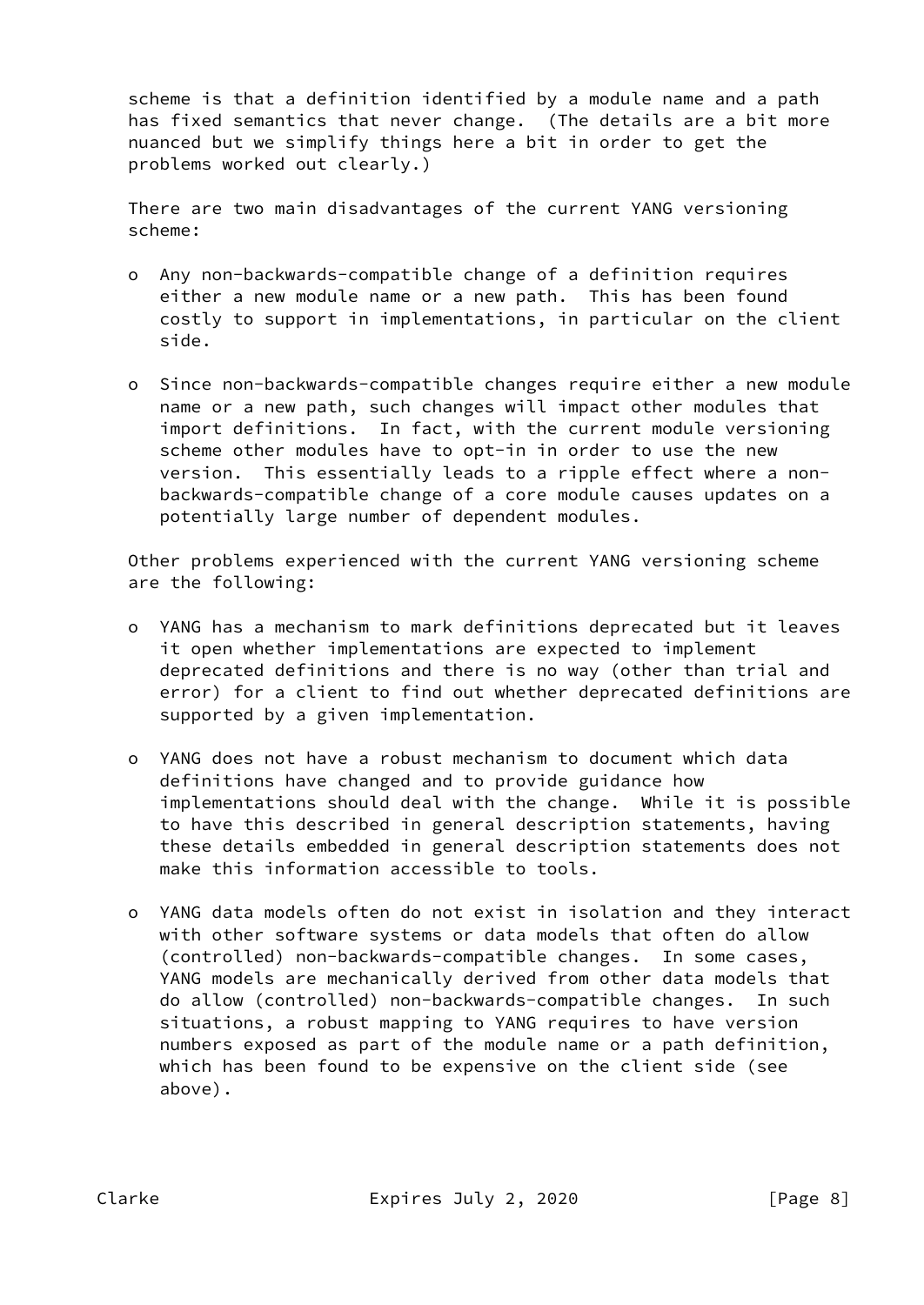<span id="page-9-1"></span> Given the need to support agile development processes and the disadvantages and problems of the current YANG versioning scheme described above, it is necessary to develop requirements and solutions for a future YANG versioning scheme that better supports agile development processes, whilst retaining the ability for servers to handle clients using older versions of YANG modules.

<span id="page-9-0"></span>[5](#page-9-0). Requirements of a YANG Versioning Solution

 The following is a list of requirements that a solution to the problems mentioned above MUST or SHOULD have. The list is grouped by similar requirements but is not presented in a set priority order.

- 1. Requirements related to making non-backwards-compatible updates to modules:
	- 1.1 A mechanism is REQUIRED to update a module in a non backwards-compatible way without forcing all modules with import dependencies on the updated module from being updated at the same time (e.g. to change its import to use a new module name).
	- 1.2 Non-backwards-compatible updates of a module MUST not impact clients that only access data nodes of the module that have either not been updated or have been updated in backwards compatible ways.
	- 1.3 A refined form of YANG's 'import' statement MUST be provided that is more restrictive than "import any revision" and less restrictive than "import a specific revision". Once non backwards-compatible changes to modules are allowed, the refined import statement is used to express the correct dependency between modules.
	- 1.4 The solution MUST be able to express when non-backwards compatible changes have occurred between two revisions of a given YANG module.
- 2. Requirements related to identifying changes between different module revisions:
	- 2.1 Readers of modules, and tools that use modules, MUST be able to determine whether changes between two revisions of a module constitute a backwards-compatible or non-backwards compatible version change. In addition, it MAY be helpful to identify whether changes represent bug fixes, new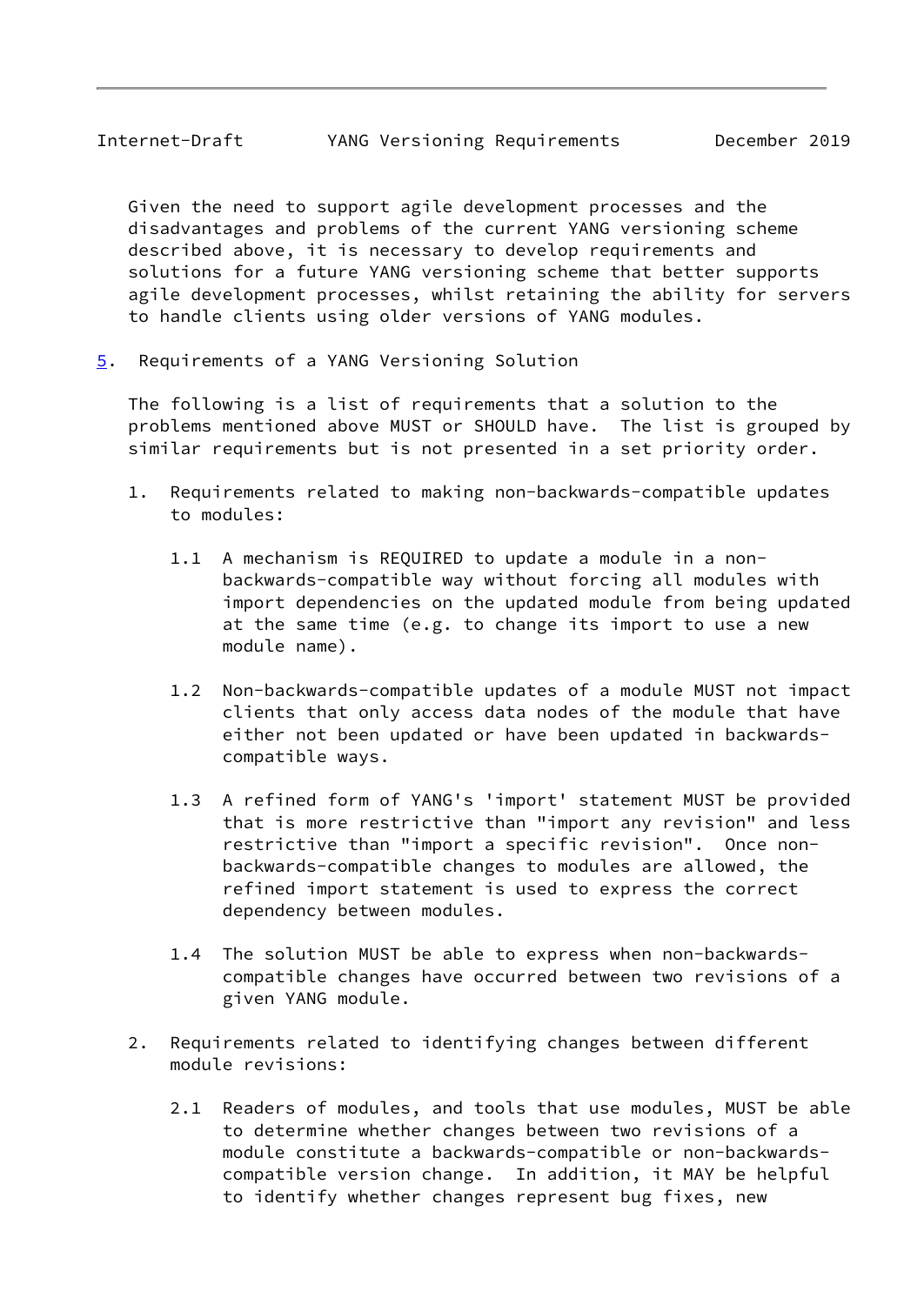functionality, or both.

# Clarke Expires July 2, 2020 [Page 9]

| Internet-Draft |  | YANG Versioning Requirements | December 2019 |  |
|----------------|--|------------------------------|---------------|--|
|                |  |                              |               |  |

- 2.2 A mechanism SHOULD be defined to determine whether data nodes between two arbitrary YANG module revisions have (i) not changed, (ii) changed in a backwards-compatible way, (iii) changed in a non-backwards-compatible way.
- 3. Requirements related to supporting existing clients in a backwards-compatible way:
	- 3.1 The solution MUST provide a mechanism to allow servers to support existing clients in a backwards-compatible way.
	- 3.2 The solution MUST provide a mechanism to support clients that expect an older version of a given module when the current version has had non-backwards-compatible changes.
	- 3.3 Clients are expected to be able to handle unexpected instance data resulting from backwards-compatible changes.
- 4. Requirements related to managing and documenting the life cycle of data nodes:
	- 4.1 A mechanism is REQUIRED to allow a client to determine whether deprecated nodes are implemented by the server.
	- 4.2 If a data node is deprecated or obsolete then it MUST be possible to document in the YANG module what alternatives exist, the reason for the status change, or any other status related information.
	- 4.3 A mechanism is REQUIRED to indicate that certain definitions in a YANG module will become status obsolete in future revisions but definitions marked as such MUST still be implemented by compliant servers.
- 5. Requirements related to documentation and education:
	- 5.1 The solution MUST provide guidance to model authors and clients on how to use the new YANG versioning scheme.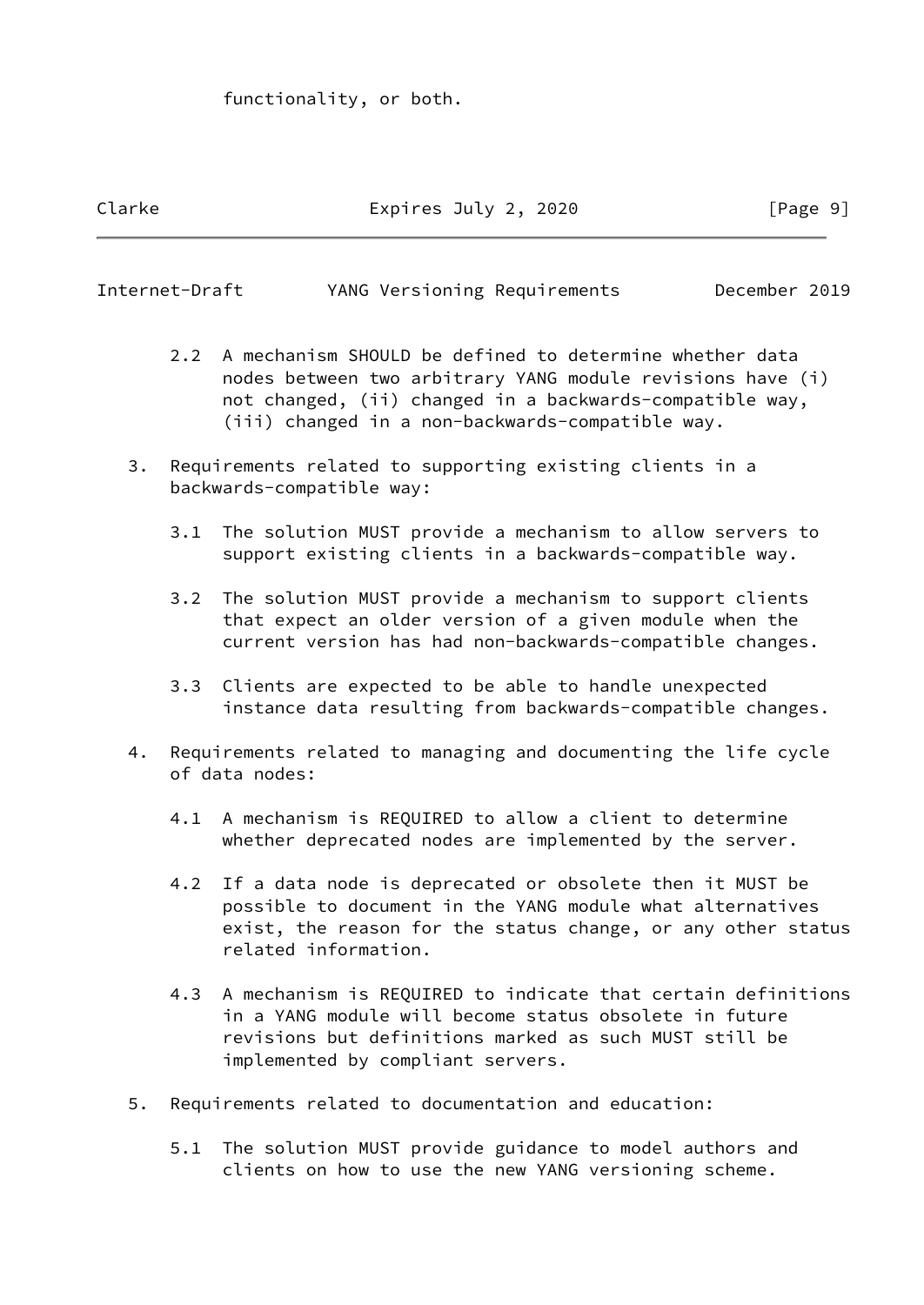- 5.2 The solution is REQUIRED to describe how to transition from the existing YANG 1.0/1.1 versioning scheme to the new scheme.
- 5.3 The solution MUST describe how the versioning scheme affects the interpretation of instance data and references to instance data, for which the schema definition has been updated in a non-backwards-compatible way.

| Clarke | Expires July 2, 2020 | [Page 10] |
|--------|----------------------|-----------|
|        |                      |           |

<span id="page-11-1"></span>Internet-Draft YANG Versioning Requirements December 2019

<span id="page-11-0"></span>[6](#page-11-0). Contributors

 This document grew out of the YANG module versioning design team that started after IETF 101. The following people are members of that design team and have contributed to defining the problem and specifying the requirements:

- o Balazs Lengyel
- o Benoit Claise
- o Ebben Aries
- o Jason Sterne
- o Joe Clarke
- o Juergen Schoenwaelder
- o Mahesh Jethanandani
- o Michael (Wangzitao)
- o Qin Wu
- o Reshad Rahman
- o Rob Wilton
- <span id="page-11-2"></span>[7](#page-11-2). Acknowledgments

The design team would like to thank Christian Hopps and Vladimir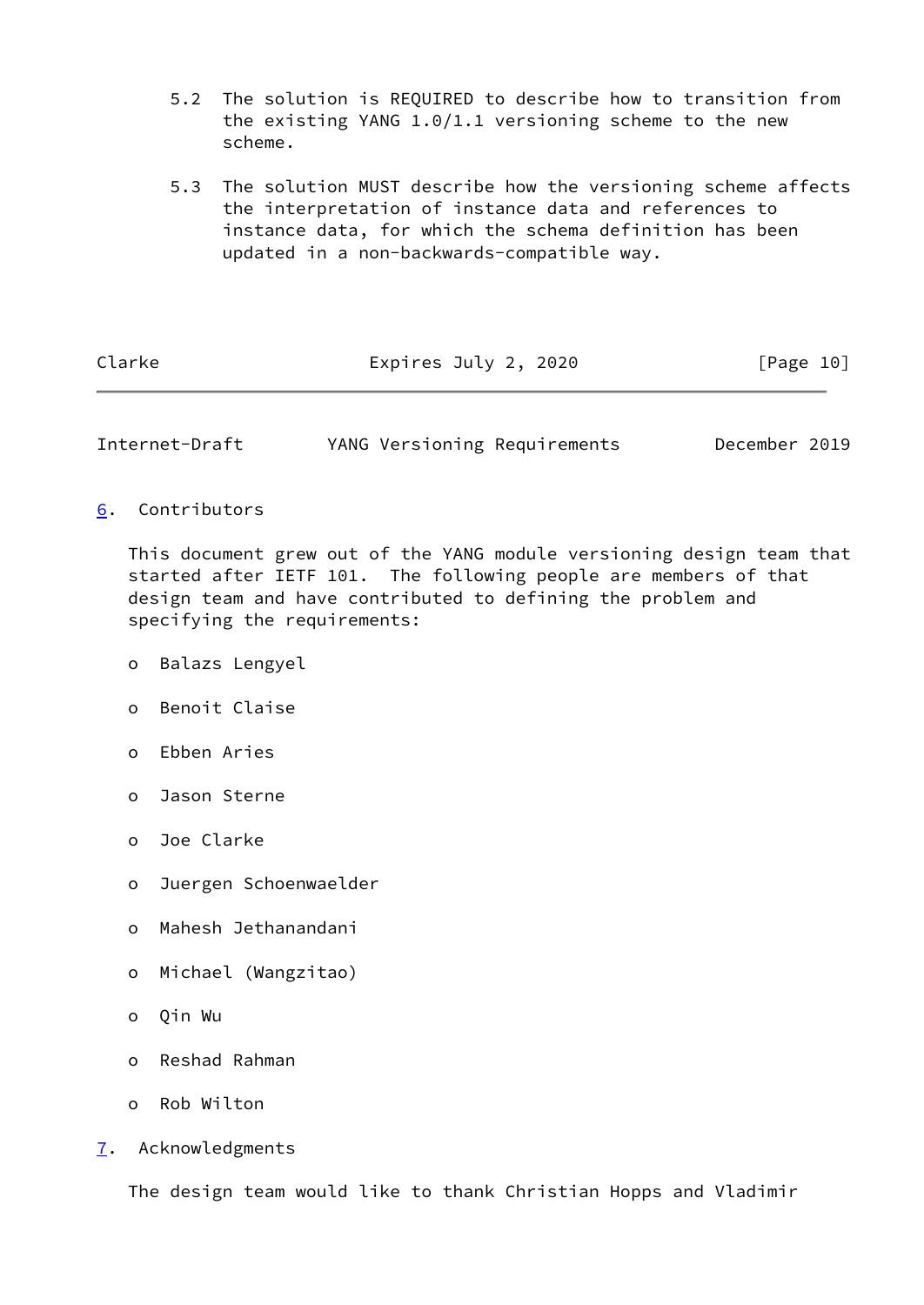Vassilev for their feedback and perspectives in shaping and fine tuning the versioning requirements.

 One of the inspirations for solving the YANG module versioning comes from OpenConfig. The authors would like to thank Anees Shaikh and Rob Shakir for their helpful input.

<span id="page-12-0"></span>[8](#page-12-0). Security Considerations

 The document does not define any new protocol or data model. There is no security impact.

<span id="page-12-2"></span><span id="page-12-1"></span>

| Clarke         | Expires July 2, 2020                                                                                                                         | [Page 11]     |  |
|----------------|----------------------------------------------------------------------------------------------------------------------------------------------|---------------|--|
| Internet-Draft | YANG Versioning Requirements                                                                                                                 | December 2019 |  |
| 9.             | IANA Considerations                                                                                                                          |               |  |
| None           |                                                                                                                                              |               |  |
| 10. References |                                                                                                                                              |               |  |
|                | 10.1. Normative References                                                                                                                   |               |  |
|                | [RFC2119] Bradner, S., "Key words for use in RFCs to Indicate<br>Requirement Levels", BCP 14, RFC 2119,<br>DOI 10.17487/RFC2119, March 1997, |               |  |

<span id="page-12-4"></span><span id="page-12-3"></span>[RFC7950] Bjorklund, M., Ed., "The YANG 1.1 Data Modeling Language", [RFC 7950,](https://datatracker.ietf.org/doc/pdf/rfc7950) DOI 10.17487/RFC7950, August 2016, <[https://www.rfc-editor.org/info/rfc7950>](https://www.rfc-editor.org/info/rfc7950).

<[https://www.rfc-editor.org/info/rfc2119>](https://www.rfc-editor.org/info/rfc2119).

<span id="page-12-5"></span>[10.2](#page-12-5). Informative References

[RFC8049] Litkowski, S., Tomotaki, L., and K. Ogaki, "YANG Data Model for L3VPN Service Delivery", [RFC 8049](https://datatracker.ietf.org/doc/pdf/rfc8049), DOI 10.17487/RFC8049, February 2017, <[https://www.rfc-editor.org/info/rfc8049>](https://www.rfc-editor.org/info/rfc8049).

[RFC8199] Bogdanovic, D., Claise, B., and C. Moberg, "YANG Module